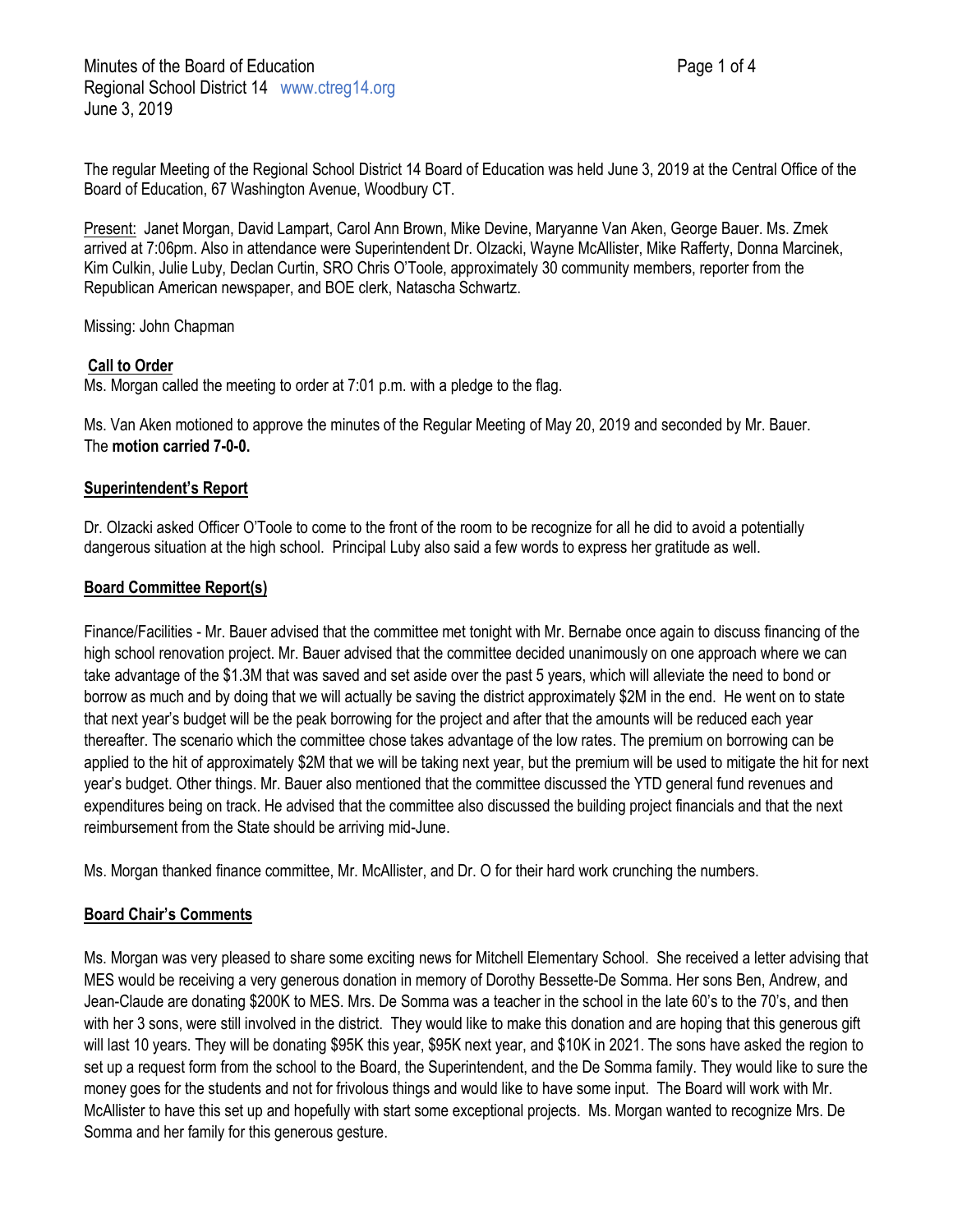Ms. Morgan requested that a motion be put on the floor to accept the donation.

Ms. Van Aken moved that the Region 14 Board of Education approve and accept the donation in the amount of \$200K, and was seconded by Mr. Bauer. **The motion carried unanimously 7-0-0.**

## **Privilege of the Floor**

Several Booster club parents as well as students advocated to give the NHS Football team a chance to play varsity Football and prove themselves. Each of them mentioned that it is so much more than just playing Football, but that it is a brotherhood/sisterhood where everyone is accepted by their peers, despite their differences. Each speaker asked the Board to weight all of their options to give the students a chance to play varsity.

Woodbury resident Tracy Blackman, stated that she has been a resident for 13 years and is very concerned with the turnover of staff and how it has impacted her daughter who is a  $4<sup>th</sup>$  grader with an EP. She mentioned that she, has been happy with services thus far. She did mention that this year, the amount of disruption of her daughter's education due to staff turnover has been overwhelming. She asked the Board member what is going on in Region 14 that there is such a high turnover in staff this year and wanted to know what is going on in this region?

# **Old Business**

Discussion with Dean of Althletics regarding Region 14 and Coop Football Programs – Mr. Curtin & Mrs. Luby

Ms. Morgan asked Director of Athletics/Dean of Student, Mr. Declan Curtin to speak about the Football program.

- Earlier in the year, Coach Mihaly (former coach) met with Mr. Curtin and Mrs. Luby to share his thoughts about the future. There were three options on the table: continue as junior varsity, continue as a varsity program, or pursue coop options.
- During this period that followed, Coach Mihaly, Mr. Curtin and Mrs. Luby reached out to Oxford, Litchfield, Waterbury Career Academy, Shepaug, Sacred Heart/Kaynor Tech, Litchfield and other local schools.
- We spoke to all of these schools with an emphasis on finding a program that would allow us to maintain a Nonnewaug High School presence. The NHS administration believed that having our own team is part of our school's culture and climate and is something worth fighting to maintain.
- In late winter, while Mr. Curtin was out on medical leave, Coach Mihaly and Mrs. Luby met with the Principal and Athletic Director at Sacred Heart. At that meeting, we agreed that we could co-op with them and Kaynor Tech and that we could play in our uniforms, have practices at Municipal Stadium and games at NHS. We were thrilled.
- A few days later they told us that their Board said no and that everything needed to be in their name on their fields. They were willing to hold junior varsity games at NHS. We counter offered and said that if the junior varsity games could be here, in our uniforms, we could live with giving them the varsity. They said no, everything in Sacred Heart's name and uniforms; essentially NHS football would cease to exist.
- Mr. Curtin has held two team meetings to provide players current information. Mrs. Luby and Mr. Curtin have met with the team's unofficial leaders twice as well. We have communicated with parents, albeit at the end of the process, due to the need to keep co-op conversations private until certain.
- At this point, it is our understanding from CIAC, that a co-op for the coming year is no longer an option. If we wish to pursue a co-op in the future, the board will want to look at our current hockey co-op to consider any equity implications such as whether the region pays for it or not, given that we do not pay for hockey currently.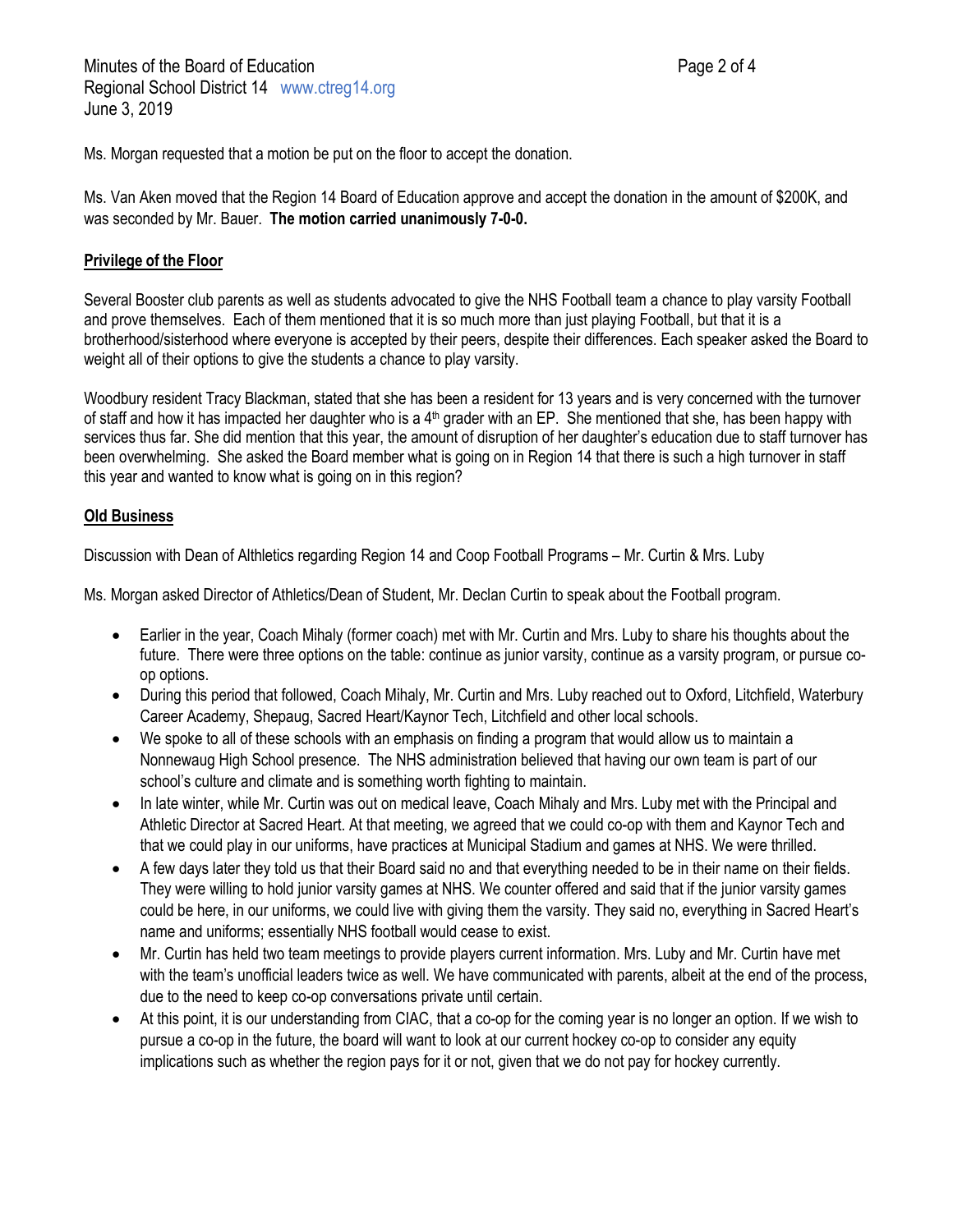# **History/Context**

- 2015-49 players
- 2016-50 players
- 2017-40 players
- 2018-24 players
- 2019 Signed Up/Interested
	- o 8th grade- (Region 14 only) 5 players
	- $\circ$  9th grade- 8 players
	- o 10th grade-14 players
	- o 11th grade-11 players
	- o Total=38 interested players excluding 8th graders from Ag sending schools

\*source-FamilyID/Player meetings

# **Co-op guidelines from CIAC website**

- Each sport has a maximum determined limit of athletes for each sport. A school should NOT APPLY for a co-op team if their current projected numbers are over the limit
- Football: 32 players in grades 9-12 or 25 players in grades 10-12 (either number can qualify a team for a co-op)

# **Nonnewaug Coaching**

- Dr. Olzacki has accepted the resignations of the former coaching staff and has approved the appointment of Ed Roden as the next varsity head coach.
	- Nonnewaug Varsity Head Coach- Ed Roden/Resume Highlights
		- Excellent interpersonal skills used to build partnerships
		- Strong sense of ownership and accountability for assigned goals
		- Committed to teamwork, performance excellence, and continuous improvement
		- -Second Selectman-Town of Bethlehem

-2007-Present. Mr. Roden has coached high school boys' basketball, AAU boys' basketball, and Pop Warner tackle football (Pomperaug/Nonnewaug)

- -Connecticut Army National Guard, New York Air National Guard, Critical Care Nurse/ CRNA
- Current rank of Major, section leader with secret security clearance.

\*Mr. Roden was unable to attend the meeting tonight due to a medical deployment. He will be back in Connecticut July  $2<sup>nd</sup>$ . Mr. Curtin showed a short video which was prepared by Mr. Roden as he wanted to address the board/football community.

# **Scrimmages/Games**

- 8-26-8-29 (scrimmage vs Emmett O'Brien varsity away)
- 9/6- Hamden Hall varsity (away)
- 9/27 or 9/28- Trumbull junior varsity (home/depending on field readiness)
- 10/12- Amistad Academy varsity (home)
- 11/4- Wolcott Tech varsity/jv depending on their numbers (home)
- 11/14- Watertown jv (home/homecoming game)
- 11/21- Pomperaug jv night game (away)
- 11/27- Capital Prep varsity (home) Thanksgiving game on Wednesday evening/night -We currently have 8 games scheduled and will be looking for two additional games -Oxford- verbal agreement